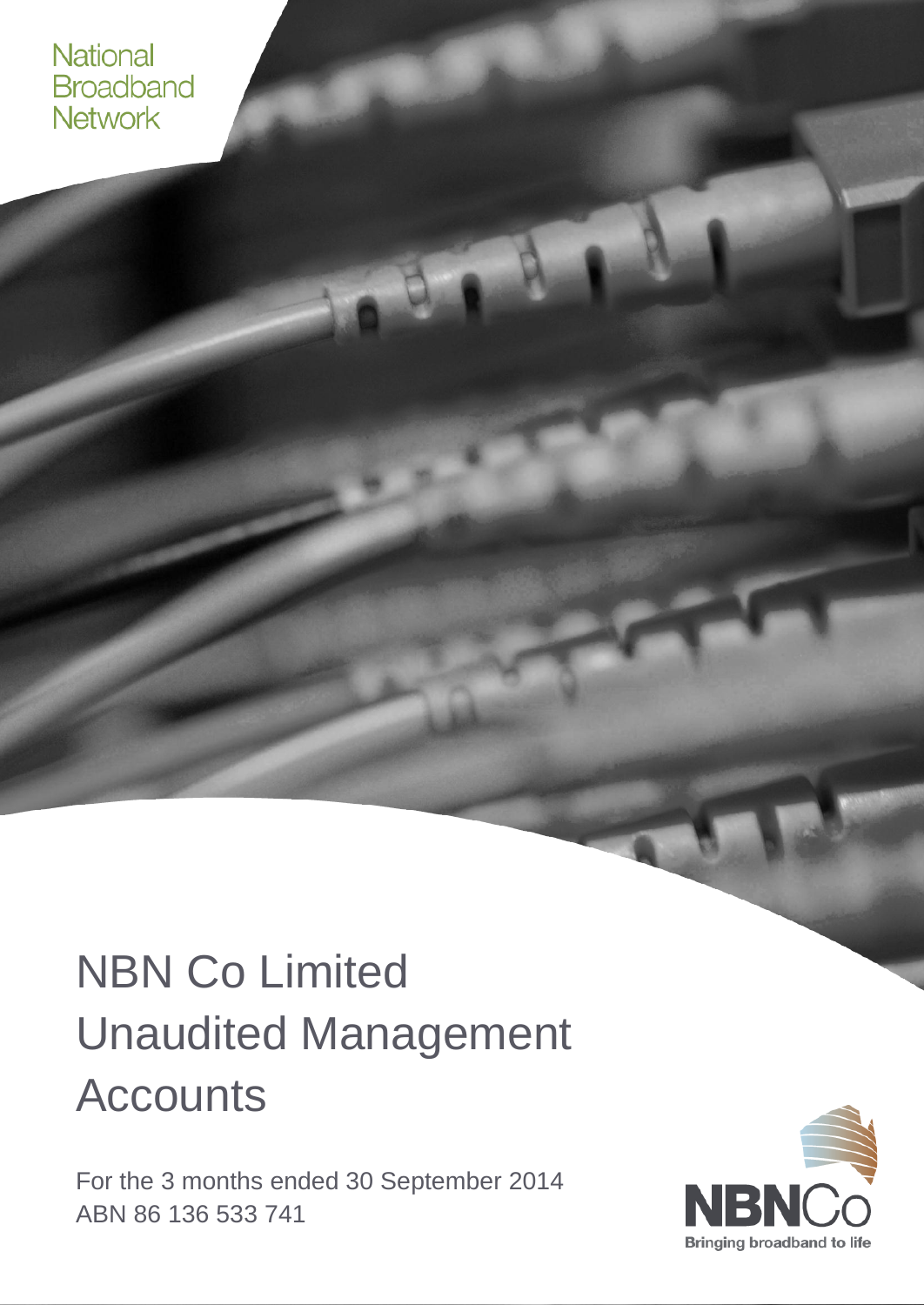#### **Contents**

Legal Notice

#### **Copyright**

Copyright © NBN Co Limited 2014.

Copyright subsists in these unaudited management accounts. NBN Co owns that copyright. Other than as permitted under the *Copyright Act 1968* (Cth), the Quarterly Report (in part or as a whole) cannot be reproduced, published, communicated or adapted without the prior written consent of NBN Co. Any request or inquiry to so use the Quarterly Report should be addressed to:

The Chief Financial Officer NBN Co Limited, Level 11, 100 Arthur Street North Sydney NSW 2060 Australia

**Date**

These unaudited management accounts are dated 30 September 2014.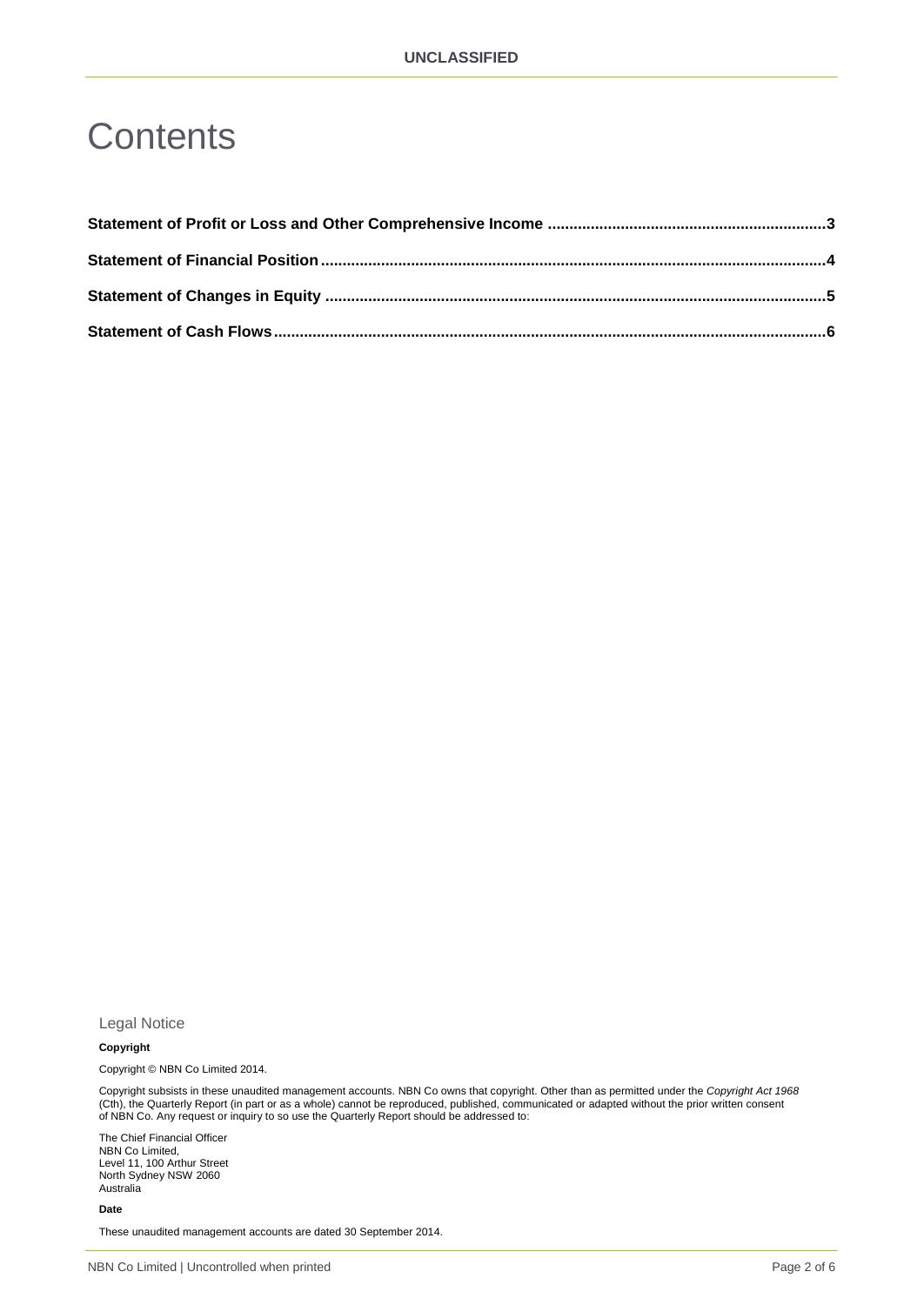## <span id="page-2-0"></span>Statement of Profit or Loss and Other Comprehensive Income

|                                                                       | <b>NBN Group</b>  |                   |
|-----------------------------------------------------------------------|-------------------|-------------------|
| For the three months ending                                           | 30 September 2014 | 30 September 2013 |
|                                                                       | \$′000            | $$^{\prime}000$   |
| Revenue                                                               |                   |                   |
| Telecommunication revenue                                             | 27,998            | 9,166             |
| Other revenue                                                         | 706               | 71                |
| <b>Total Revenue</b>                                                  | 28,704            | 9,237             |
|                                                                       |                   |                   |
| Interest income                                                       | 5,452             | 15,610            |
| Other income                                                          | 1,495             | 1,062             |
|                                                                       |                   |                   |
| <b>Expenses</b>                                                       |                   |                   |
| Telecommunication and network costs                                   | (115, 580)        | (69, 460)         |
| Employee benefits expenses                                            | (93, 428)         | (94, 500)         |
| Advisory, corporate and outsourced services                           | (13,068)          | (16, 368)         |
| Legal expenses                                                        | (10, 647)         | (3,668)           |
| IT and software expenses                                              | (28, 274)         | (28, 714)         |
| Occupancy expenses                                                    | (9, 340)          | (9, 235)          |
| Communication and public information                                  | (2,835)           | (2, 815)          |
| Depreciation and amortisation expense                                 | (126, 606)        | (79, 257)         |
| Other expenses                                                        | (7, 351)          | (14, 793)         |
| Finance costs                                                         | (73, 792)         | (40, 163)         |
| <b>Total Expenses</b>                                                 | (480, 921)        | (358, 973)        |
| (Loss) before income tax                                              | (445, 270)        | (333,064)         |
| Income tax (expense)/benefit                                          | 9,305             | (6, 321)          |
| (Loss) for the period                                                 | (435, 965)        | (339, 385)        |
| (Loss) attributable to the shareholders                               | (435, 965)        | (339, 385)        |
|                                                                       |                   |                   |
| Other comprehensive (loss)/income                                     |                   |                   |
| Items that may be reclassified to profit or loss                      |                   |                   |
| Changes in the fair value of cash flow hedges                         | 31,015            | (21,069)          |
| Income tax expense/(benefit) relating to components of                | (9, 305)          | 6,321             |
| other comprehensive income                                            |                   |                   |
| Total other comprehensive (loss)/income for the period, net<br>of tax | 21,710            | (14, 748)         |
| Total comprehensive (loss) for the period                             | (414, 255)        | (354, 133)        |
| Total comprehensive (loss) attributable to the shareholders           | (414, 255)        | (354, 133)        |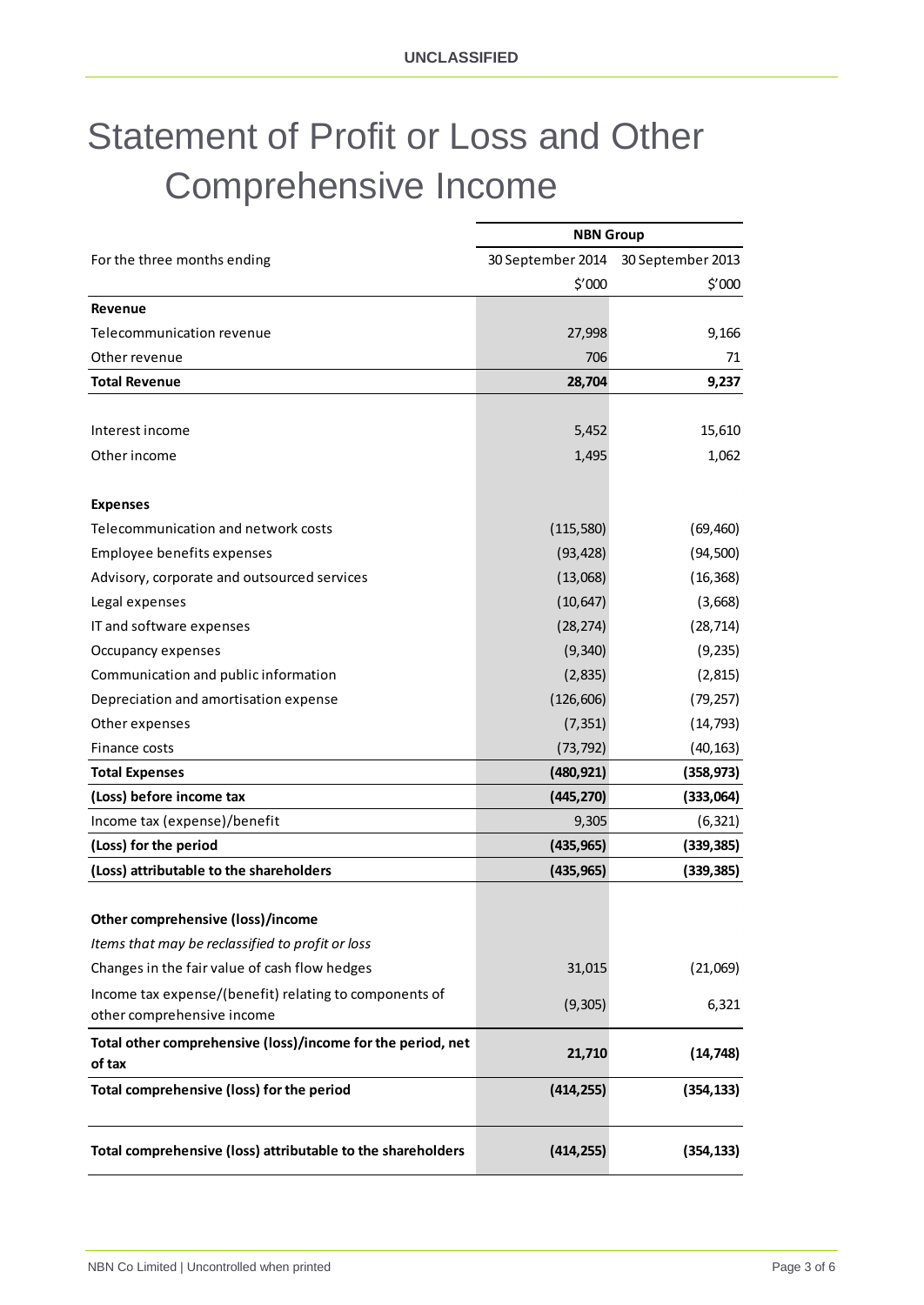#### <span id="page-3-0"></span>Statement of Financial Position

|                                      | <b>NBN Group</b>  |              |
|--------------------------------------|-------------------|--------------|
| As at                                | 30 September 2014 | 30 June 2014 |
|                                      | $$^{\prime}000$   | \$′000       |
| <b>Current assets</b>                |                   |              |
| Cash and cash equivalents            | 464,024           | 498,714      |
| Trade and other receivables          | 85,452            | 101,369      |
| Inventories                          | 12,334            | 11,765       |
| Derivative financial assets          | 33,049            | 10,037       |
| Held to maturity investment          | 321,651           | 245,240      |
| Other current assets                 | 48,458            | 32,427       |
| <b>Total current assets</b>          | 964,968           | 899,552      |
| <b>Non-current assets</b>            |                   |              |
| Trade and other receivables          | 86                | 60           |
| Derivative financial assets          | 4,301             | 1,980        |
| Property, plant & equipment          | 8,519,835         | 7,790,866    |
| Intangible assets                    | 807,180           | 769,193      |
| Other non-current assets             | 5,374             | 5,869        |
| <b>Total non-current assets</b>      | 9,336,776         | 8,567,968    |
| <b>Total assets</b>                  | 10,301,744        | 9,467,520    |
|                                      |                   |              |
| <b>Current liabilities</b>           |                   |              |
| Trade and other payables             | 866,460           | 817,973      |
| Other liabilities                    | 6,268             | 5,816        |
| Other financial liabilities          | 129,205           | 118,665      |
| Derivative financial liability       |                   | 3,229        |
| Provisions                           | 50,847            | 57,071       |
| <b>Total current liabilities</b>     | 1,052,780         | 1,002,754    |
| <b>Non-current liabilities</b>       |                   |              |
| Trade and other payables             | 1,871             | 1,925        |
| Other liabilities                    | 194,981           | 178,866      |
| Other financial liabilities          | 3,526,950         | 3,342,456    |
| Derivative financial liability       |                   | 2,425        |
| Provisions                           | 18,441            | 15,118       |
| <b>Total non-current liabilities</b> | 3,742,243         | 3,540,790    |
| <b>Total liabilities</b>             | 4,795,023         | 4,543,544    |
| <b>Net assets</b>                    | 5,506,721         | 4,923,976    |
|                                      |                   |              |
| <b>Equity</b>                        |                   |              |
| Contributed equity                   | 9,415,445         | 8,418,445    |
| Other reserves                       | 26,106            | 4,396        |
| (Accumulated losses)                 | (3,934,830)       | (3,498,865)  |
| <b>Total equity</b>                  | 5,506,721         | 4,923,976    |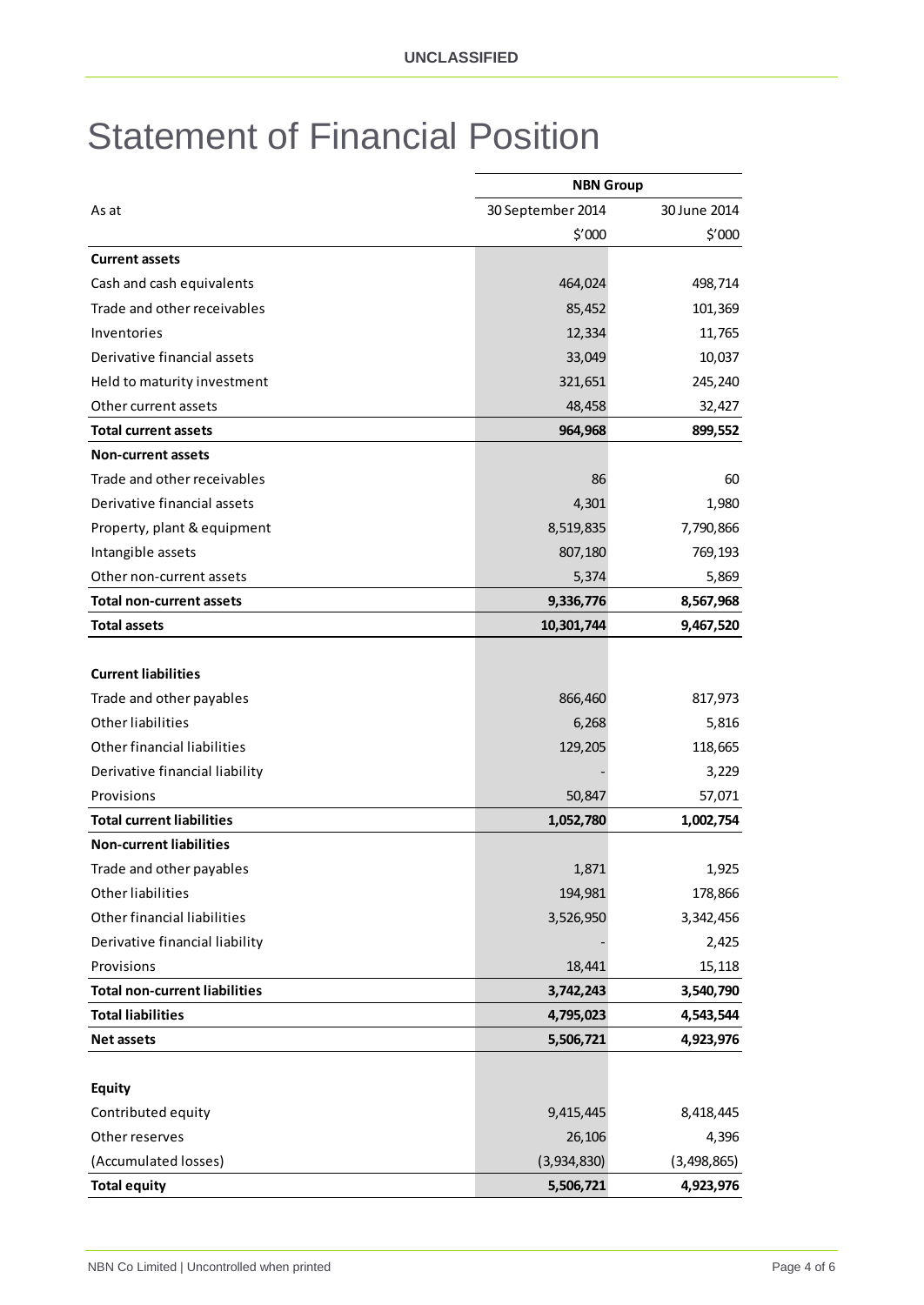### <span id="page-4-0"></span>Statement of Changes in Equity

|                                                          | <b>NBN Group</b> |             |                 |              |
|----------------------------------------------------------|------------------|-------------|-----------------|--------------|
|                                                          | Accumulated      | Contributed | Other           |              |
| For the three months ending                              | losses           | equity      | reserves        | Total equity |
|                                                          | \$′000           | \$'000      | $$^{\prime}000$ | \$′000       |
| Balance at 30 June 2013                                  | (1,855,065)      | 5,228,445   | 44,277          | 3,417,657    |
|                                                          |                  |             |                 |              |
| Loss for the year                                        | (1,643,800)      |             |                 | (1,643,800)  |
| Other comprehensive income                               |                  |             | (39, 881)       | (39, 881)    |
| Total comprehensive income for the period                | (1,643,800)      |             | (39, 881)       | (1,683,681)  |
|                                                          |                  |             |                 |              |
| Transactions with owners in their capacity as<br>owners: |                  |             |                 |              |
| Contributions of equity, net of transaction<br>costs     |                  | 3,190,000   |                 | 3,190,000    |
| Balance at 30 June 2014                                  | (3,498,865)      | 8,418,445   | 4,396           | 4,923,976    |
|                                                          |                  |             |                 |              |
| Loss for the year                                        | (435, 965)       |             |                 | (435, 965)   |
| Other comprehensive income                               |                  |             | 21,710          | 21,710       |
| Total comprehensive income for the period                | (435, 965)       |             | 21,710          | (414, 255)   |
|                                                          |                  |             |                 |              |
| Transactions with owners in their capacity as<br>owners: |                  |             |                 |              |
| Contributions of equity, net of transaction              |                  |             |                 | 997,000      |
| costs                                                    |                  | 997,000     |                 |              |
| <b>Balance at 30 September 2014</b>                      | (3,934,830)      | 9,415,445   | 26,106          | 5,506,721    |